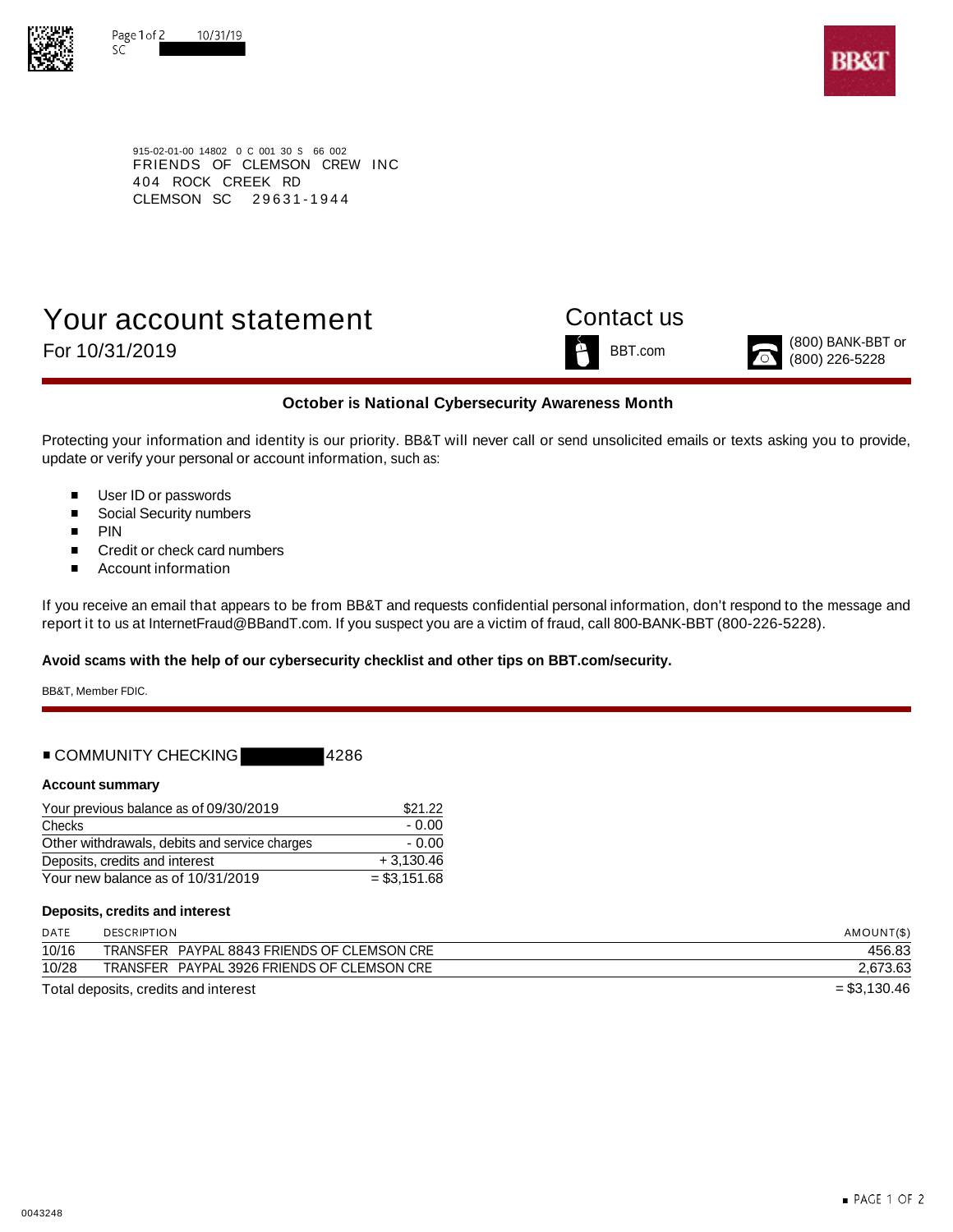

# Questions, comments or errors?

account, please call us at 1-800-BANK BBT (1-800-226-5228) 24 hours a day, 7 days midnight ET. You may also contact your local BB&T financial center. To locate a BB&T financial center in your area, please visit BBT.com. The state of the state of the state of the state of the state of the state of the state of the state of the state of the state of the state of the state of the stat

### **Electronic fund transfers (For Consumer Accounts Only. Commercial Accounts Important information about your Constant Credit Account refer to the Commercial Bank Services Agreement.)**

governing those services, which may not provide an error resolution process in all CHARGE will automatically be imposed on the account's outstanding "Average cases. Please refer to the terms and conditions for those services. daily balance." The **INTEREST CHARGE** is calculated by applying the "Daily

statement or receipt is wrong or if you need more information about a transfer on To get the "Average daily balance," we take the beginning account balance each<br>the statement or receipt IMMFDIATFLY call 1-800-226-5228 or w the statement or receipt, IMMEDIATELY call 1-800-226-5228 or write to:

Tell us as soon as you can, if you think your statement or receipt is wrong, or if you need more information about a transfer listed on the statement or receipt. We **Billing Rights Summary** must hear from you no later than sixty (60) days after we sent the FIRST statement on which the problem or error appeared. If you think your statement is incorrect, or if you need more information about a

- 
- Describe the error or transfer you are unsure of, and explain as clearly as you can your local BB&T financial center. To dispute a why you believe it is an error or why you need more information why you believe it is an error or why you need more information<br>Tell us the dollar amount of the suspected error and the following address Division
- Fell us the dollar amount of the suspected error<br>Vou tell us orally we may require that you also send us your complaint or BO Box 200

If you tell us orally, we may require that you also send us your complaint or PO Box 200<br>question in writing within ten (10) business days. We will tell you the results of our Wilson NC 27894-0200 question in writing within ten (10) business days. We will tell you the results of our Wilson NC 27894-0200<br>investigation within ten (10) business days after we hear from you, and we will We must hear from you no later tha investigation within ten (10) business days after we hear from you, and we will We must hear from you no later than sixty (60) days after we sent you the FIRST<br>correct any error promptly. If we need more time, however, we correct any error promptly. If we need more time, however, we may take up to statement on which the error or problem appeared. You may telephone us, but If or the endlowing to the more time, however, we may take up to the forty-five (45) days to investigate your complaint or questions for ATM doing so will<br>transactions made within the United States and up to pinety (90) days for new information: transactions made within the United States and up to ninety (90) days for new information:<br>accounts foreign initiated transactions and point-of-sale transactions. If we decide • Your name and account number accounts, foreign initiated transactions and point-of-sale transactions. If we decide to do this, we will re-credit your account within ten (10) business days for the • Describe the error or transfer you are unsure about, and explain in detail why<br>amount you think is in error, minus a maximum of \$50. If we amount you think is in error, minus a maximum of \$50. If we ask you to put your complaint in writing, and we do not receive it within ten (10) business days, we may • The dollar amount of the suspected error not re-credit your account and you will not have use of the money during the time During our investigation process, you are not responsible for paying any amount in

Tell us AT ONCE if you believe your access device has been lost or stolen, or delinquent or take any action to collect the amount in question. someone may have electronically transferred money from your account without your permission, or someone has used information from a check to conduct an **Mail-in deposits** unauthorized electronic fund transfer. If you tell us within two (2) business days If you wish to mail a deposit, please send a deposit ticket and check to your local after vou learn of the loss or theft of your access dev after you learn of the loss or theft of your access device or the unauthorized BB&T financial center. Visit l<br>transaction, you can lose no more than \$50 if someone makes electronic transfers you. Please do not send cash. transaction, you can lose no more than \$50 if someone makes electronic transfers without your permission.

of your access device or the unauthorized transaction, and we can prove we could call BB&T Phone24 at 1-800-BANK BBT (1-800-226-5228).

For general questions/comments or to report errors about your statement or have stopped someone from making electronic transfers without your permission if account please call us at 1-800-BANK BBT (1-800-226-5228) 24 hours a week. BB&T Care Center Associates are available to assist you from 6 a.m. until shows transfers you did not make, tell us at once. If you do not tell us within sixty<br>midnight FT You may also contact your local BB&T finan taking the money if you had told us in time.

Services such as Bill Payments and Zelle® are subject to the terms and conditions Once advances are made from your Constant Credit Account, an INTEREST periodic rate" to the 'Average daily balance" of your account (including current In case of errors or questions about your electronic fund transfers, if you think your transactions) and multiplying this figure by the number of days in the billing cycle.<br>Statement or receipt is wrong or if you need more Fraud Management last unpaid **INTEREST CHARGE**. This gives us the daily balance. Then we add all of P.O. Box 1014 the daily balances for the billing cycle and divide the total by the number of days in Charlotte, NC 28201 **the billing cycle.** This gives us the 'Average daily balance."

Tell us your name and deposit account number (if any)<br>Constant Credit transaction on your statement, please call 1-800-BANK BBT or visit • Constant Credit transaction on your statement, please call 1-800-BANK BBT or visit

- 
- 
- 

- 
- 
- 

it takes us to complete our investigation. The statement of the statement that are question; you are, however, obligated to pay the items on your statement that are not in question. While we investigate your question, we cannot report you as

### **Change of address**

If you do NOT tell us within two (2) business days after you learn of the loss or theft If you need to change your address, please visit your local BB&T financial center or

| <b>How to Reconcile Your Account</b> |                                                                                                                                                   | <b>Outstanding Checks and Other Debits (Section A)</b>    |           |              |           |        |
|--------------------------------------|---------------------------------------------------------------------------------------------------------------------------------------------------|-----------------------------------------------------------|-----------|--------------|-----------|--------|
|                                      | List the new balance of your account from your latest statement here:                                                                             | Date/Check #                                              | Amount    | Date/Check # | Amount    |        |
|                                      |                                                                                                                                                   |                                                           |           |              |           |        |
| $\overline{2}$ .                     | Record any outstanding debits (checks, check card purchases, ATM                                                                                  |                                                           |           |              |           |        |
|                                      | withdrawals, electronic transactions, etc.) in section A. Record the<br>transaction date, the check number or type of debit and the debit amount. |                                                           |           |              |           |        |
|                                      |                                                                                                                                                   |                                                           |           |              |           |        |
|                                      | Add up all of the debits, and enter the sum here:                                                                                                 |                                                           |           |              |           |        |
| 3.                                   | Subtract the amount in Line 2 above from the amount in Line 1 above and<br>enter the total here:                                                  |                                                           |           |              |           |        |
|                                      |                                                                                                                                                   |                                                           |           |              |           |        |
| 4.                                   | Record any outstanding credits in section B. Record the transaction date,                                                                         |                                                           |           |              |           |        |
|                                      | credit type and the credit amount. Add up all of the credits and enter the<br>sum here:                                                           |                                                           |           |              |           |        |
|                                      |                                                                                                                                                   | <b>Outstanding Deposits and Other Credits (Section B)</b> |           |              |           |        |
| 5.                                   | Add the amount in Line 4 to the amount in Line 3 to find your balance. Enter                                                                      |                                                           | Date/Type | Amount       | Date/Type | Amount |
|                                      | the sum here. This amount should match the balance in your register.                                                                              |                                                           |           |              |           |        |

For more information, please contact your local BB&T branch, visit BBT.com or contact us at 1-800 BANK BBT (1-800-226-5228). MEMBER FDIC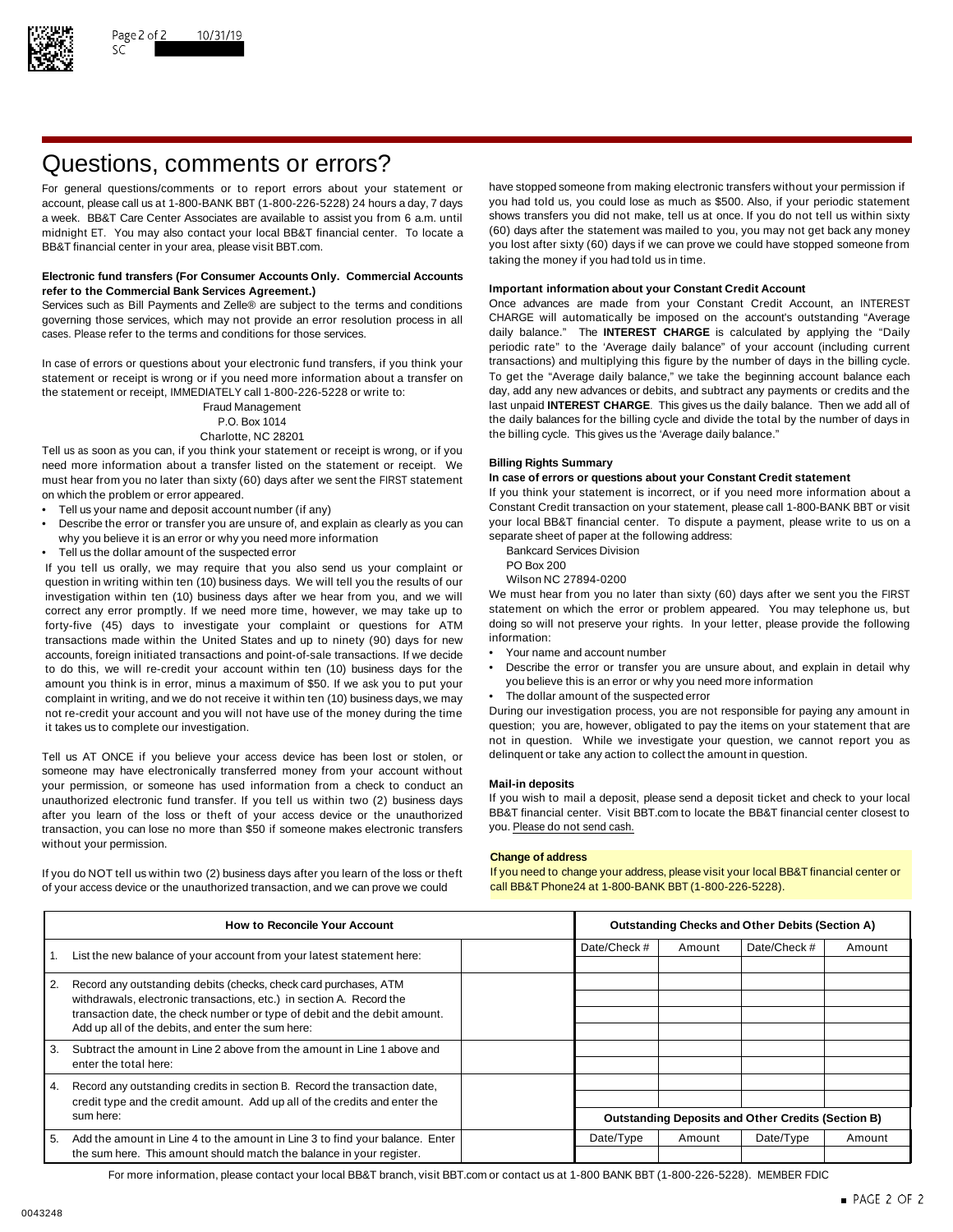

coach.jason@friendsofclemsoncrew.org 10/1/2019 - 10/31/2019

## Statement for October 2019

Friends of Clemson Crew, Inc. 404 Rock Creek Rd 29631 Clemson

## Ξ Balance Summary (10/1/2019 - 10/31/2019)

|            | Available beginning | Available ending | Withheld beginning | Withheld ending   |
|------------|---------------------|------------------|--------------------|-------------------|
| <b>USD</b> | 425.71              | 43.34            | 0.00               | 0.00 <sub>1</sub> |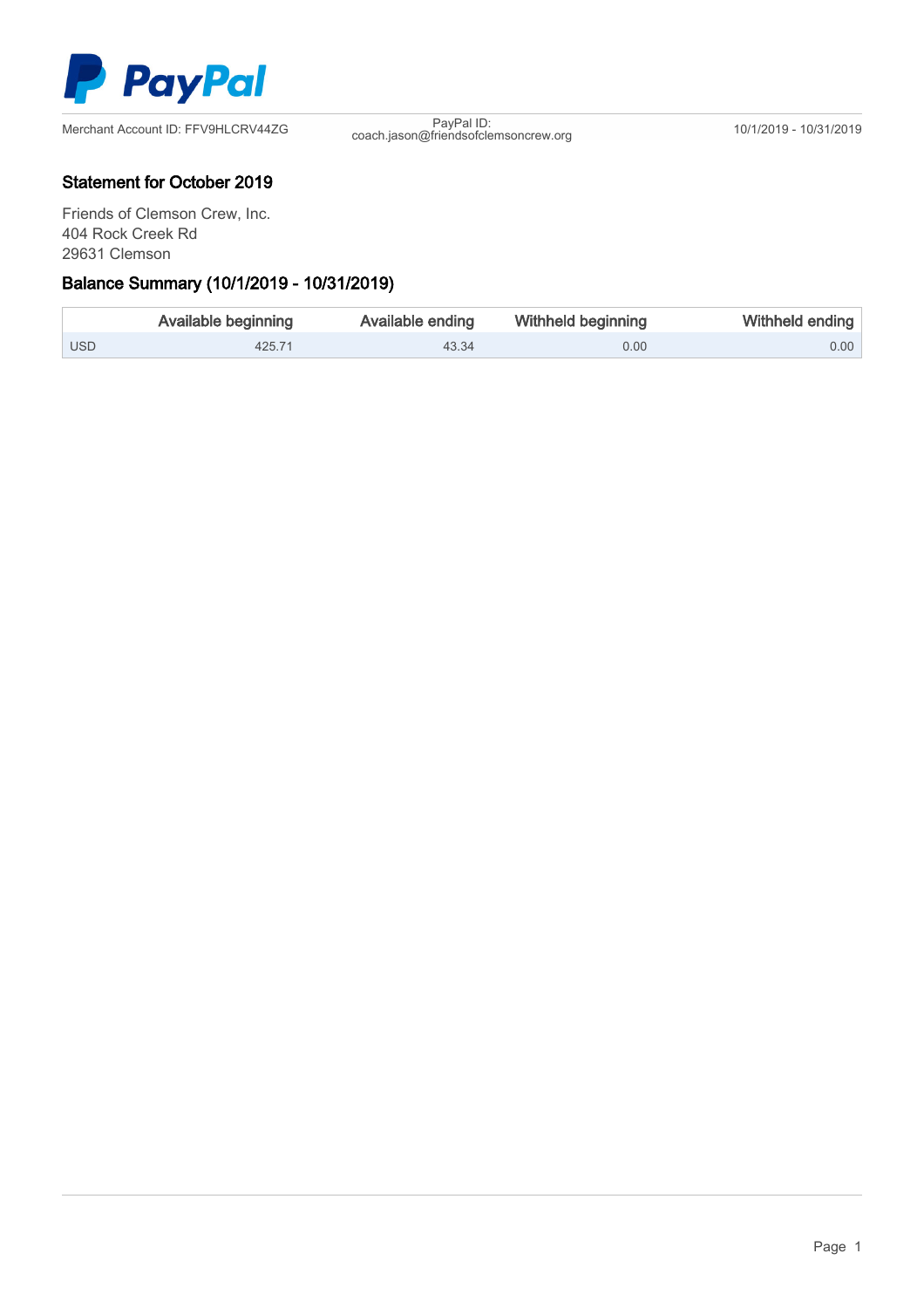

coach.jason@friendsofclemsoncrew.org 10/1/2019 - 10/31/2019

# Activity Summary (10/1/2019 - 10/31/2019)

|                                    | <b>USD</b>  |
|------------------------------------|-------------|
| <b>Beginning Available Balance</b> | 425.71      |
| Payments received                  | 2,753.70    |
| Payments sent                      | 0.00        |
| Withdrawals and Debits             | $-3,130.46$ |
| <b>Deposits and Credits</b>        | 0.00        |
| Fees                               | $-5.61$     |
| <b>Ending Available Balance</b>    | 43.34       |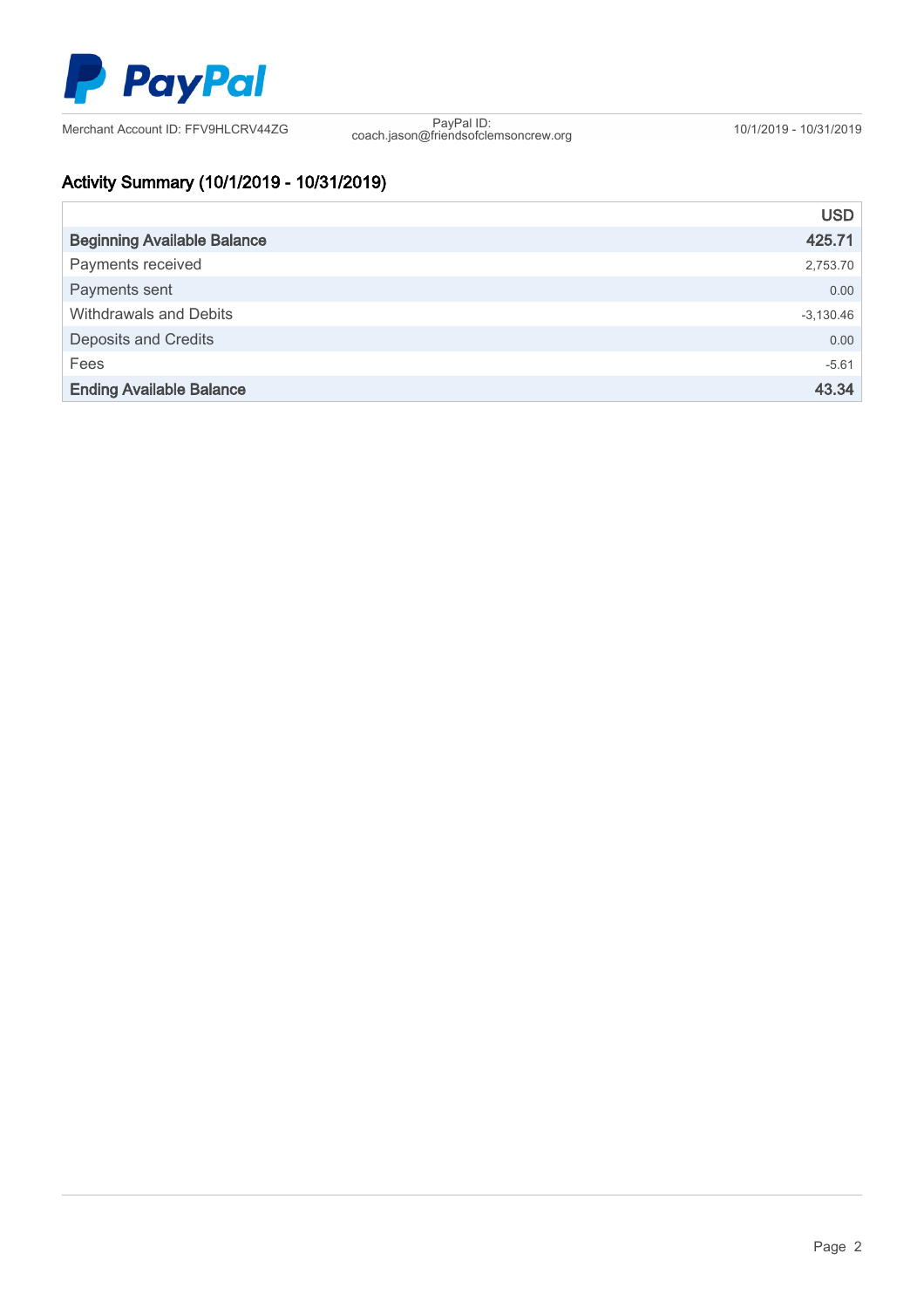

coach.jason@friendsofclemsoncrew.org 10/1/2019 - 10/31/2019

# Payments received

| <b>Description</b>            | <b>USD</b>  |
|-------------------------------|-------------|
| Mass Pay payment              | 2,662.00    |
| <b>Subscription Payment</b>   | 91.70       |
| <b>Total</b>                  | 2,753.70    |
| <b>Withdrawals and Debits</b> |             |
| <b>Description</b>            | <b>USD</b>  |
| <b>Transfer Withdrawal</b>    | $-3,130.46$ |
| <b>Total</b>                  | $-3,130.46$ |
| Fees                          |             |
| <b>Description</b>            | <b>USD</b>  |
| <b>Payment Fee</b>            | $-5.61$     |
| <b>Total</b>                  | $-5.61$     |